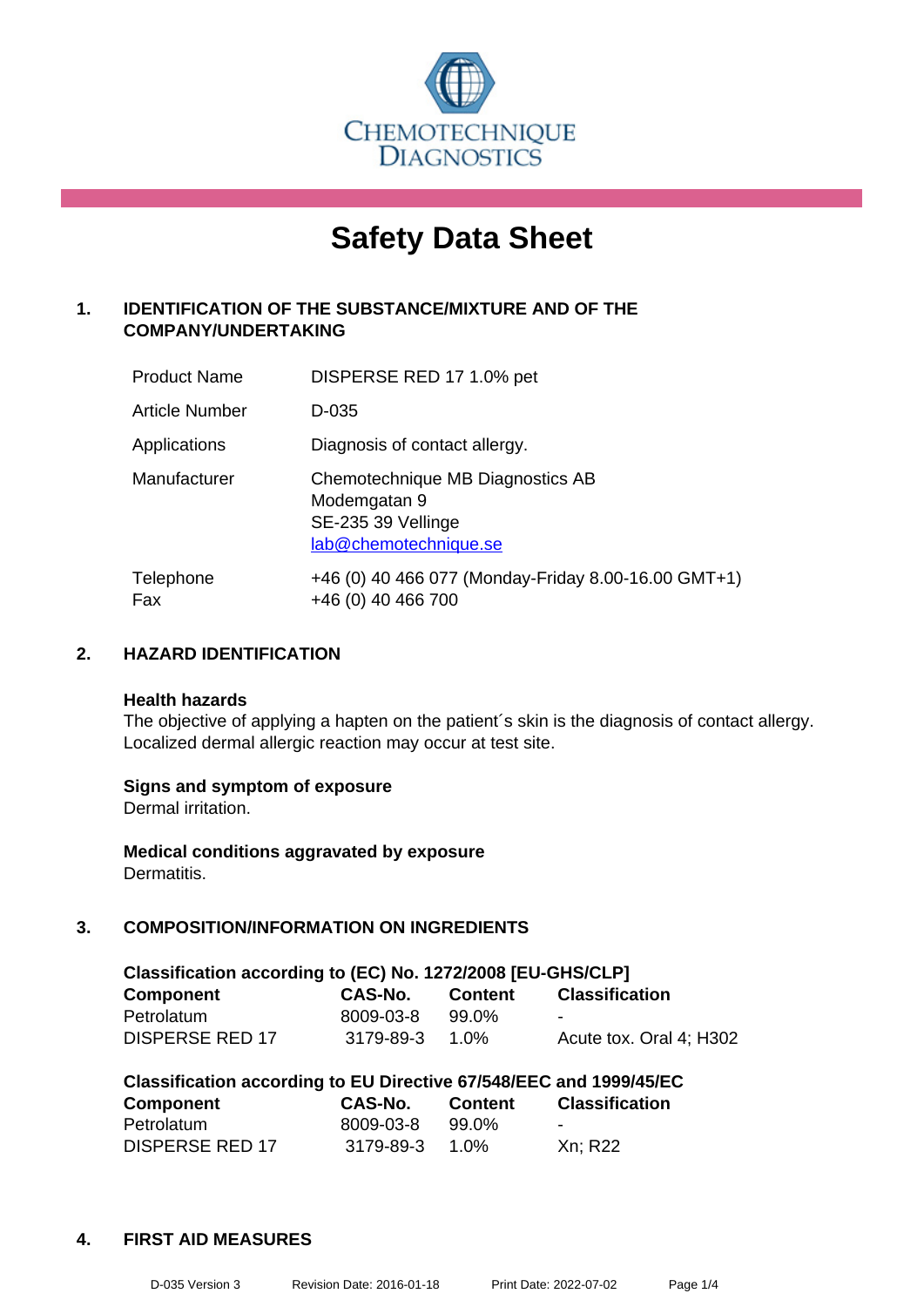#### **Emergency and first aid procedures**

Obtain medical attention.

# **5. FIRE-FIGHTING MEASURES\***

#### **Suitable extinguish media**

CO2, powder or water spray. Fight larger fires with water spray or alcohol resistant foam.

#### **For safety reasons unsuitable extinguishing agents** Water with full jet.

**Special protective equipment for fire-fighters** Wear self-contained respiratory protective device. Wear fully protective suit.

\*Data is shown for petrolatum only

#### **6. ACCIDENTAL RELEASES MEASURES**

**Steps to be taken if material is released or spilled** Contain and place in a closed container.

#### **7. HANDLING AND STORAGE**

**Precautions to be taken in handling and storage** Store dark at 5-8 C. Avoid extended exposure to light. FOR EXTERNAL USE ONLY.

#### **8. EXPOSURE CONTROLS/PERSONAL PROTECTION**

**Respiratory protection** Not required.

**Ventilation**

Local exhaust.

**Protective gloves** Disposal gloves.

#### **Eye protection**

Not required with normal use.

#### **Work/Hygienic practices**

Wash hands after each use.

#### **9. PHYSICAL AND CHEMICAL PROPERTIES**

Appearance Black Semi-solid Odour **Odourless** 

Melting point\* 50-55° C Flash point\* >100°C

Boiling point\* No data available Self ignition\* Product does not self ignite.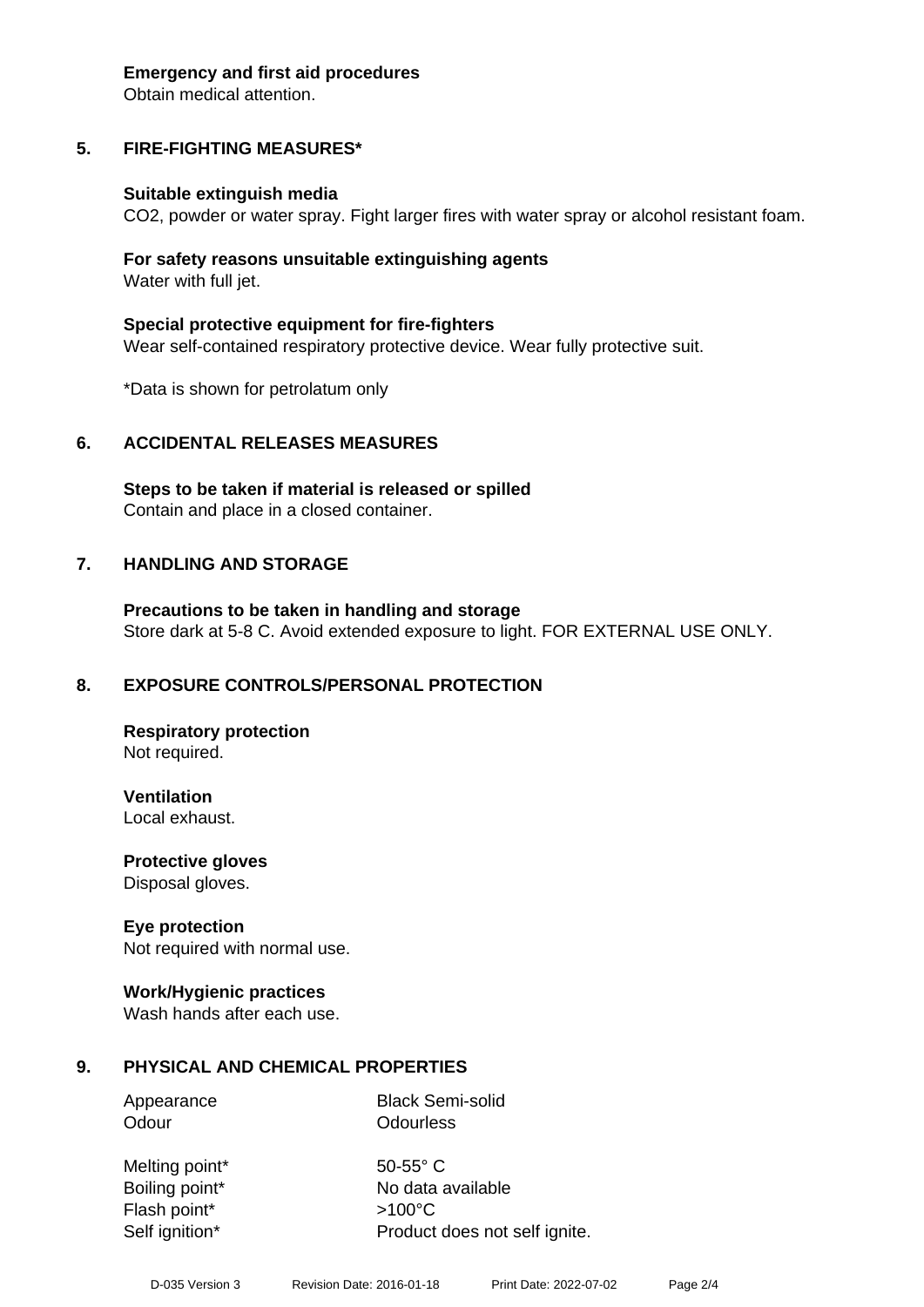Density\* No data available. Solubility in/Miscibility with Water\*

Danger of explosion\* Product does not present an explosion hazard. Insoluble

\*Data is shown for petrolatum only

#### **10. STABILITY AND REACTIVITY**

#### **Incompability**

May react with strong oxidizing agents.

#### **Stability**

Stable at recommended storage conditions.

#### **Hazardous byproducts**

Combustion may generate CO, CO2 and other oxides.

# **Hazardous polymerization**

Will not occur.

# **11. TOXICOLOGICAL INFORMATION**

No data available.

#### **12. ECOLOGICAL INFORMATION**

No data available.

#### **13. DISPOSAL CONSIDERATIONS**

**Waste disposal method** Comply with federal, state/provincial and local regulation.

#### **14. TRANSPORT INFORMATION**

Not dangerous goods.

#### **15. REGULATORY INFORMATION**

The classification is according to the latest editions of the EU lists, and extended by company and literature data.

#### **16. OTHER INFORMATION**

#### **Text of H-statements and R-phrases mentioned in Section 3**

| Acute tox. Oral 4 | Acute toxicity, Oral (Category 4) |
|-------------------|-----------------------------------|
| H <sub>302</sub>  | Harmful if swallowed              |
| Xn                | Harmful                           |
| R <sub>22</sub>   | Harmful if swallowed              |
|                   |                                   |